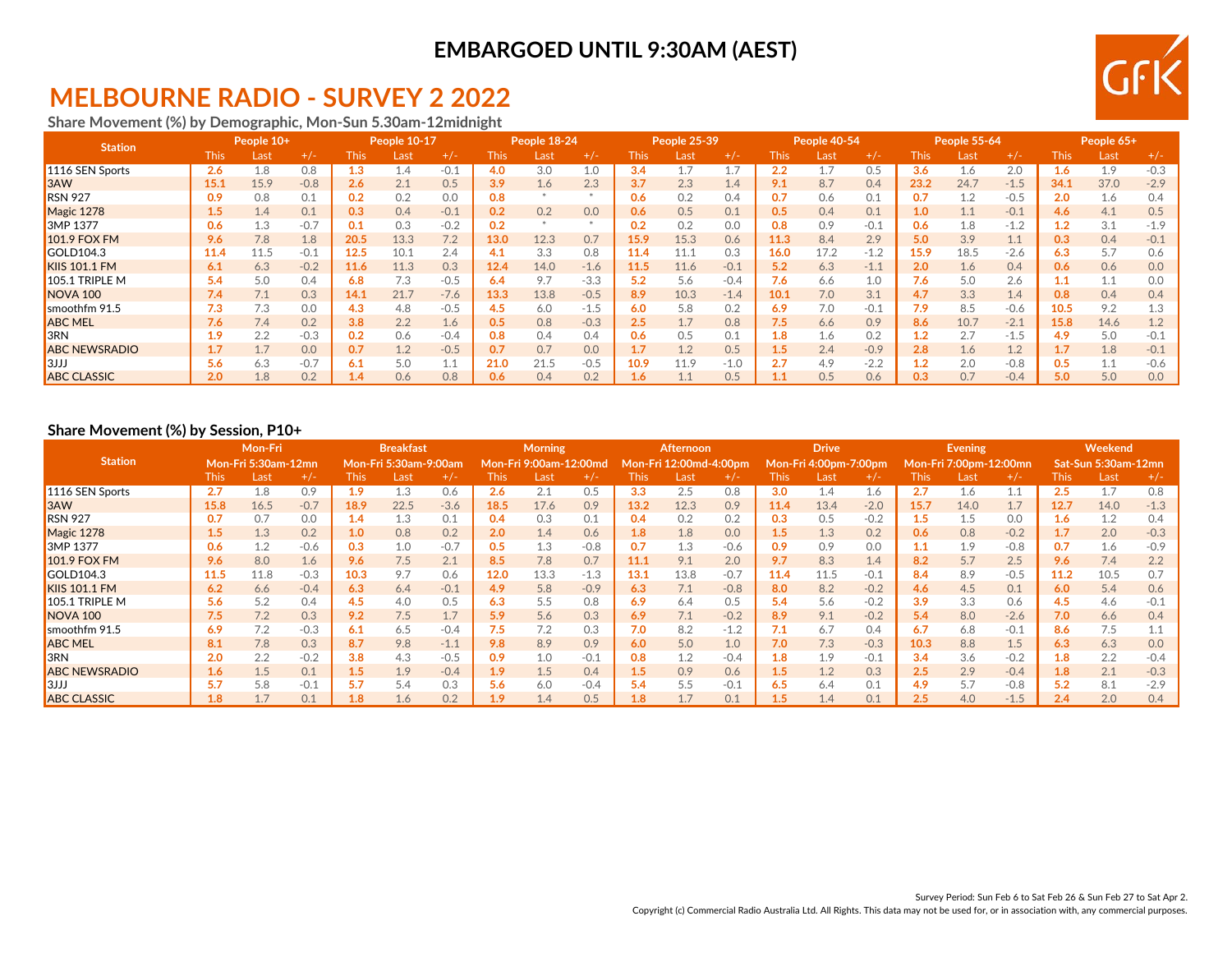# **MELBOURNE RADIO - SURVEY 2 2022**

### **Cumulative Audience (000's) by Demographic, Mon-Sun 5.30am-12midnight**

| <b>Station</b>       |             | People 10+ |                          |             | People 10-17 |          |             | People 18-24 |             |             | People 25-39 |         |             | People 40-54 |          |             | People 55-64 |       |             | People 65+ |       |
|----------------------|-------------|------------|--------------------------|-------------|--------------|----------|-------------|--------------|-------------|-------------|--------------|---------|-------------|--------------|----------|-------------|--------------|-------|-------------|------------|-------|
|                      | <b>This</b> | Last       | $+/-$                    | <b>This</b> | Last         | $+/-$    | <b>This</b> | Last         | $+/-$       | <b>This</b> | Last         | $+/-$   | <b>This</b> | Last         | $+/-$    | <b>This</b> | Last         | $+/-$ | <b>This</b> | Last       | $+/-$ |
| 1116 SEN Sports      | 324         | 303        | 21                       | 31          | 42           | $-11$    | 23          | 37           | $-14$       | 95          | 62           | 33      | 57          | 51           | $\circ$  | 55          | 35           | 20    | 62          | 76         | $-14$ |
| 3AW                  | 825         | 786        | 39                       | 41          | 30           | 11       | 37          | 21           | 16          | 81          | 62           | 19      | 161         | 150          | 11       | 185         | 171          | 14    | 319         | 352        | $-33$ |
| RSN 927              | 98          | 89         |                          | Ô           | <sup>n</sup> | $\Omega$ |             |              |             | 20          | 4            | 16      | 14          | 19           | -5       | 16          | 26           | $-10$ | 37          | 31         |       |
| Magic 1278           | 113         | 132        | $-19$                    | Q           | 11           | $-2$     |             |              | 3           | 13          | 18           | $-5$    | 11          | 11           | $\Omega$ | 15          | 25           | $-10$ | 54          | 60         | -6    |
| 3MP 1377             | 106         | 128        | $-22$                    | 8           | 13           | -5       |             |              |             | 14          | 18           | -4      | 23          | 24           | -1       | 19          | 20           | -1    | 38          | 53         | $-15$ |
| 101.9 FOX FM         | 1190        | 1153       | 37                       | 208         | 200          | 8        | 187         | 183          | 4           | 438         | 448          | $-10$   | 229         | 217          | 12       | 102         | 78           | 24    | 25          | 27         | $-2$  |
| GOLD104.3            | 1157        | 1090       | 67                       | 125         | 142          | $-17$    | 102         | 90           | 12          | 298         | 244          | 54      | 295         | 295          | $\Omega$ | 214         | 190          | 24    | 123         | 129        | -6    |
| KIIS 101.1 FM        | 1078        | 1021       | 57                       | 203         | 194          | $\circ$  | 170         | 169          |             | 426         | 402          | 24      | 182         | 168          | 14       | 64          | 52           | 12    | 32          | 36         |       |
| 105.1 TRIPLE M       | 662         | 673        | $-11$                    | 86          | 87           | -1       | 87          | 109          | $-22$       | 193         | 184          |         | 149         | 168          | $-19$    | 104         | 83           | 21    | 44          | 41         |       |
| <b>NOVA 100</b>      | 1095        | 1090       |                          | 187         | 221          | $-34$    | 195         | 192          | 3           | 381         | 385          | $-4$    | 241         | 210          | 31       | 67          | 53           | 14    | 24          | 29         |       |
| smoothfm 91.5        | 993         | 947        | 46                       | 107         | 99           | 8        | 102         | 100          | $\sim$<br>∠ | 220         | 205          | 15      | 234         | 229          |          | 138         | 133          |       | 192         | 180        | 12    |
| <b>ABC MEL</b>       | 704         | 715        | $-11$                    | 36          | 35           |          | 26          | 27           | $-1$        | 103         | 97           | 6       | 137         | 148          | $-11$    | 114         | 136          | $-22$ | 288         | 273        | 15    |
| 3RN                  | 221         | 228        | $\overline{\phantom{a}}$ | 8           |              | $-2$     | 24          | 14           | 10          | 23          | 18           |         | 47          | 47           | $\Omega$ | 34          | 52           | $-18$ | 85          | 87         |       |
| <b>ABC NEWSRADIO</b> | 322         | 340        | $-18$                    | 30          | 32           | $-2$     | 28          | 28           | 0           | 72          | 65           |         | 60          | 67           | $-7$     | 52          | 53           | $-1$  | 79          | 93         | $-14$ |
| 3JJJ                 | 673         | 714        | $-41$                    | 74          | 67           |          | 166         | 194          | $-28$       | 304         | 291          | 13      | 84          | 114          | $-30$    | 23          | 29           | -6    | 23          | 18         |       |
| <b>ABC CLASSIC</b>   | 259         | 194        | 65                       | 27          | 15           | 12       | 33          | 16           | 17          | 52          | 43           | $\circ$ | 43          | 29           | 14       | 18          | 21           | $-3$  | 87          | 70         | 17    |
| Total                | 4634        | 4640       | -6                       | 482         | 478          | ↵        | 497         | 500          | $-3$        | 1278        | 1286         | -8      | 1008        | 1007         |          | 588         | 586          |       | 782         | 782        |       |

#### **Cumulative Audience (000's) by Session, P10+ [Potential: 4902]**

|                      |      | Mon-Fri                    |       |             | <b>Breakfast</b>      |          |             | <b>Morning</b>         |        |      | Afternoon              |       |             | <b>Drive</b>          |                |       | <b>Evening</b>         |          |      | Weekend             |       |
|----------------------|------|----------------------------|-------|-------------|-----------------------|----------|-------------|------------------------|--------|------|------------------------|-------|-------------|-----------------------|----------------|-------|------------------------|----------|------|---------------------|-------|
| <b>Station</b>       |      | <b>Mon-Fri 5:30am-12mn</b> |       |             | Mon-Fri 5:30am-9:00am |          |             | Mon-Fri 9:00am-12:00md |        |      | Mon-Fri 12:00md-4:00pm |       |             | Mon-Fri 4:00pm-7:00pm |                |       | Mon-Fri 7:00pm-12:00mn |          |      | Sat-Sun 5:30am-12mn |       |
|                      | This | Last                       | $+/-$ | <b>This</b> | Last                  | $+/-$    | <b>This</b> | Last                   | $+/-$  | This | Last                   | $+/-$ | <b>This</b> | Last                  | $+/-$          | This. | Last                   | $+/-$    | This | Last                | $+/-$ |
| 1116 SEN Sports      | 262  | 243                        | 19    | 103         | 92                    | 11       | 113         | 103                    | 10     | 119  | 112                    |       | 131         | 89                    | 42             | 68    | 52                     | 16       | 185  | 142                 | 43    |
| 3AW                  | 793  | 744                        | 49    | 553         | 565                   | $-12$    | 476         | 445                    | 31     | 419  | 406                    | 13    | 396         | 381                   | 15             | 205   | 215                    | $-10$    | 526  | 538                 | $-12$ |
| <b>RSN 927</b>       | 74   | 65                         |       | 41          | 37                    | $\Delta$ | 20          | 22                     | $-2$   | 29   | 21                     |       | 24          | 27                    | $-3$           | 14    | 16                     | $-2$     | 76   | 56                  | 20    |
| Magic 1278           | 98   | 118                        | $-20$ | 54          | 60                    | -6       | 56          | 63                     | $-7$   | 54   | 64                     | $-10$ | 56          | 54                    | $\overline{2}$ | 24    | 31                     | $-7$     | 84   | 87                  | $-3$  |
| 3MP 1377             | 97   | 110                        | $-13$ | 35          | 45                    | $-10$    | 40          | 50                     | $-10$  | 52   | 57                     | -5    | 49          | 34                    | 15             | 33    | 35                     | $-2$     | 65   | 78                  | $-13$ |
| 101.9 FOX FM         | 1008 | 1013                       | $-5$  | 589         | 529                   | 60       | 400         | 424                    | $-24$  | 535  | 508                    | 27    | 474         | 446                   | 28             | 230   | 207                    | 23       | 717  | 638                 | 79    |
| GOLD104.3            | 1003 | 949                        | 54    | 538         | 526                   | 12       | 477         | 486                    | $-9$   | 577  | 566                    | 11    | 506         | 488                   | 18             | 217   | 216                    |          | 725  | 656                 | 69    |
| KIIS 101.1 FM        | 933  | 898                        | 35    | 524         | 441                   | 83       | 302         | 315                    | $-13$  | 425  | 394                    | 31    | 463         | 435                   | 28             | 178   | 195                    | $-17$    | 585  | 572                 | 13    |
| 105.1 TRIPLE M       | 561  | 542                        | 19    | 254         | 235                   | 19       | 226         | 245                    | $-19$  | 280  | 285                    | $-5$  | 232         | 257                   | $-25$          | 126   | 118                    | 8        | 334  | 365                 | $-31$ |
| <b>NOVA 100</b>      | 969  | 954                        | 15    | 574         | 510                   | 64       | 339         | 380                    | $-41$  | 423  | 484                    | $-61$ | 538         | 498                   | 40             | 195   | 260                    | $-65$    | 603  | 625                 | $-22$ |
| smoothfm 91.5        | 875  | 840                        | 35    | 435         | 400                   | 35       | 397         | 402                    | $-5$   | 453  | 405                    | 48    | 422         | 389                   | 33             | 187   | 195                    | -8       | 608  | 553                 | 55    |
| <b>ABC MEL</b>       | 627  | 620                        |       | 421         | 402                   | 19       | 349         | 337                    | 12     | 302  | 266                    | 36    | 261         | 276                   | $-15$          | 162   | 177                    | $-15$    | 417  | 431                 | $-14$ |
| 3RN                  | 190  | 210                        | $-20$ | 120         | 141                   | $-21$    | 74          | 84                     | $-10$  | 69   | 81                     | $-12$ | 75          | 85                    | $-10$          | 78    | 68                     | 10       | 132  | 134                 | $-2$  |
| <b>ABC NEWSRADIO</b> | 261  | 273                        | $-12$ | 136         | 144                   | $-8$     | 116         | 113                    | 3      | 101  | 87                     | 14    | 83          | 80                    | 3              | 69    | 73                     | $-4$     | 193  | 203                 | $-10$ |
| 3JJJ                 | 578  | 587                        | -9    | 323         | 308                   | 15       | 226         | 266                    | $-40$  | 275  | 281                    | -6    | 320         | 310                   | 10             | 144   | 160                    | $-16$    | 397  | 472                 | $-75$ |
| <b>ABC CLASSIC</b>   | 224  | 164                        | 60    | 114         | 74                    | 40       | 107         | 65                     | 42     | 96   | 61                     | 35    | 87          | 53                    | 34             | 63    | 63                     | $\Omega$ | 161  | 116                 | 45    |
| Total                | 4487 | 4446                       | 41    | 3463        | 3310                  | 153      | 2779        | 2914                   | $-135$ | 3053 | 3046                   |       | 3144        | 3032                  | 112            | 1632  | 1700                   | $-68$    | 3848 | 3877                | $-29$ |

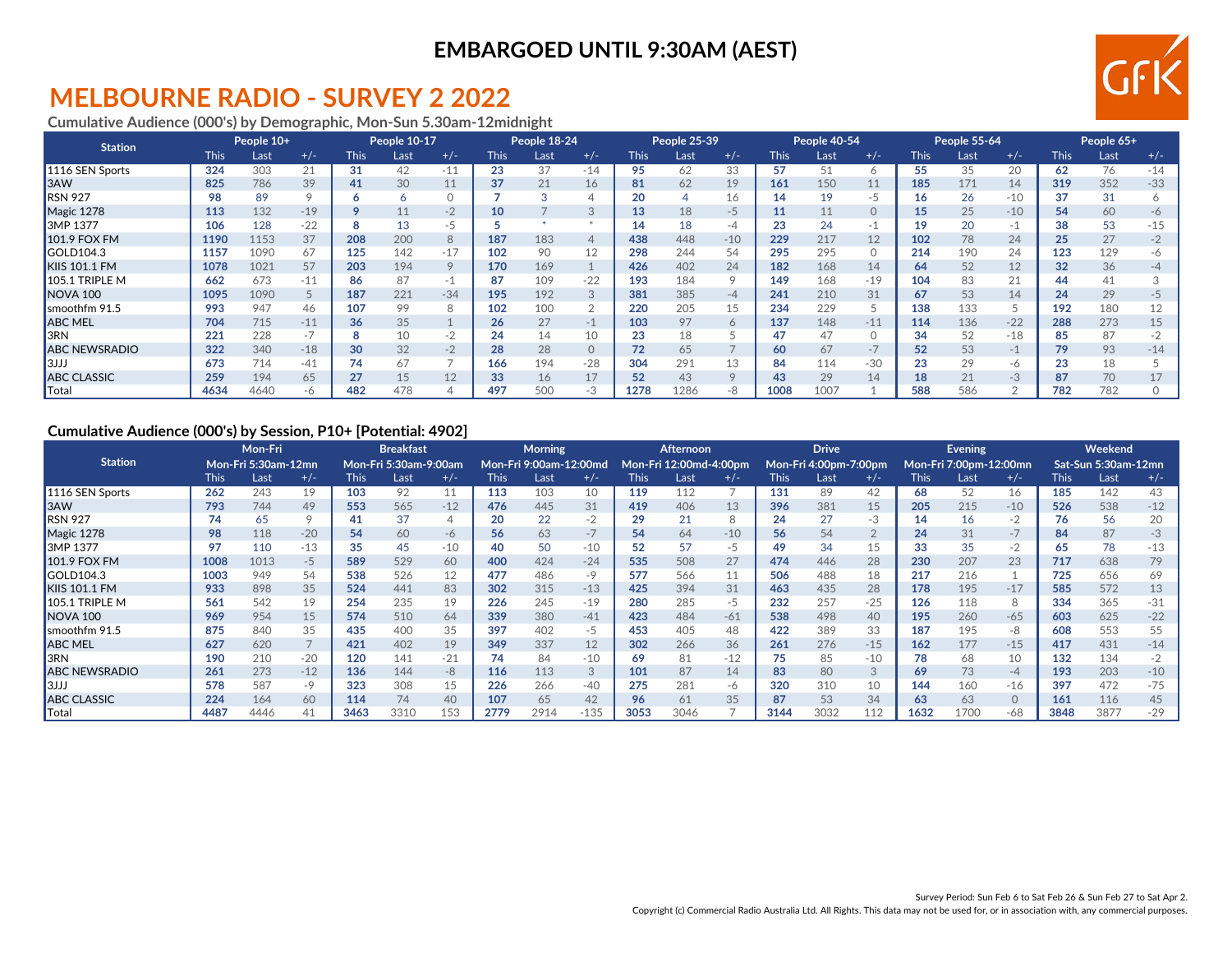# **MELBOURNE RADIO - SURVEY 2 2022**

### **Average Audience (000's) by Demographic, Mon-Sun 5.30am-12midnight (Ave Qtr Hr Audience)**

| <b>Station</b>       |             | People 10+ |          |             | People 10-17 |          |             | People 18-24 |          |             | People 25-39 |          |             | People 40-54  |          |             | People 55-64 |         |        | People 65+ |       |
|----------------------|-------------|------------|----------|-------------|--------------|----------|-------------|--------------|----------|-------------|--------------|----------|-------------|---------------|----------|-------------|--------------|---------|--------|------------|-------|
|                      | <b>This</b> | Last       | $+/-$    | <b>This</b> | Last         | $+/-$    | <b>This</b> | Last         | $+/-$    | <b>This</b> | Last         | $+/-$    | <b>This</b> | Last          | $+/-$    | <b>This</b> | Last         | $+/-$   | This l | Last       | $+/-$ |
| 1116 SEN Sports      | 14          | 10         |          |             |              | $\Omega$ |             |              |          |             |              |          | 3           |               |          |             |              |         |        | 3          |       |
| 3AW                  | 78          | 85         | $-7$     |             |              | $\circ$  |             |              |          |             | J.           |          | 10          | 10            | $\circ$  | 19          | 20           | $-1$    | 42     | 50         | -8    |
| RSN 927              |             |            |          |             |              |          |             |              |          |             |              |          |             |               | $\Omega$ |             |              |         |        |            |       |
| Magic 1278           | 8           | 8          | $\circ$  |             |              |          |             |              |          |             |              | $\circ$  |             |               |          |             |              | $\circ$ |        | 6          |       |
| 3MP 1377             |             |            | -4       |             |              |          |             |              |          |             |              |          |             |               | $\Omega$ |             |              |         |        |            |       |
| 101.9 FOX FM         | 50          | 42         | 8        | 8           |              | 3        |             |              |          | 18          | 18           | $\circ$  | 13          | 10            | 3        |             |              |         |        |            |       |
| GOLD104.3            | 59          | 61         | $-2$     |             |              |          |             |              |          | 13          | 13           |          | 18          | 20            | $-2$     | 13          |              |         |        |            |       |
| KIIS 101.1 FM        | 32          | 33         | $-4$     |             |              | $\Omega$ |             |              | $-1$     | 13          | 13           | $\Omega$ | 6           |               | $-1$     |             |              |         |        |            |       |
| 105.1 TRIPLE M       | 28          | 27         |          |             |              |          |             |              |          |             | <sup>6</sup> |          |             |               |          |             |              |         |        |            |       |
| NOVA 100             | 38          | 38         |          | Ô           |              | $-3$     |             |              | $\Omega$ | 10          | 12           | $-2$     | 12          | $\mathcal{R}$ | $\Delta$ |             |              |         |        |            |       |
| smoothfm 91.5        | 38          | 39         |          | $\Omega$    |              | $\Omega$ |             |              | $-1$     |             |              |          | 8           | $\mathsf{R}$  | $\Omega$ |             |              |         | 13     | 12         |       |
| <b>ABC MEL</b>       | 40          | 40         | $\Omega$ |             |              |          |             |              |          |             |              |          | 9           | 8             |          |             |              | $-2$    | 19     | 20         |       |
| 3RN                  | 10          | 12         | $-2$     |             |              |          |             |              |          |             |              |          |             |               | $\Omega$ |             |              |         |        |            |       |
| <b>ABC NEWSRADIO</b> | Q           | 9          | $\Omega$ |             |              |          |             |              |          |             |              |          |             |               | $-1$     |             |              |         |        |            |       |
| 3JJJ                 | 29          | 34         | $-5$     |             |              | $\Omega$ |             |              |          | 13          | 14           |          |             |               | -3       |             |              |         |        |            |       |
| <b>ABC CLASSIC</b>   | 10          | 10         | $\Omega$ |             |              |          |             |              |          |             |              |          |             |               | $\Omega$ |             |              |         |        |            |       |
| Total                | 520         | 533        | $-13$    | 41          | 41           | $\Omega$ | 44          |              |          | 115         | 115          |          | 115         | 117           | - 2      | 82          | 83           | $-1$    | 122    | 135        | $-13$ |

#### **Average Audience (000's) by Session, P10+ [Potential: 4902]**

|                      |             | <b>Mon-Fri</b>      |                          |                | <b>Breakfast</b>      |       |             | <b>Morning</b>         |               |      | <b>Afternoon</b>       |       |             | <b>Drive</b>          |          |             | <b>Evening</b>         |          |             | Weekend             |       |
|----------------------|-------------|---------------------|--------------------------|----------------|-----------------------|-------|-------------|------------------------|---------------|------|------------------------|-------|-------------|-----------------------|----------|-------------|------------------------|----------|-------------|---------------------|-------|
| <b>Station</b>       |             | Mon-Fri 5:30am-12mn |                          |                | Mon-Fri 5:30am-9:00am |       |             | Mon-Fri 9:00am-12:00md |               |      | Mon-Fri 12:00md-4:00pm |       |             | Mon-Fri 4:00pm-7:00pm |          |             | Mon-Fri 7:00pm-12:00mn |          |             | Sat-Sun 5:30am-12mn |       |
|                      | <b>This</b> | Last                | $+/-$                    | <b>This</b>    | Last                  | $+/-$ | <b>This</b> | Last                   | $+/-$         | This | Last                   | $+/-$ | <b>This</b> | Last                  |          | <b>This</b> | Last                   | $+/-$    | <b>This</b> | Last                | $+/-$ |
| 1116 SEN Sports      | 15          | 10                  |                          | 15             | 10                    | ć     | 21          |                        | 4             | 22   | 17                     |       | 17          | 8                     | O        |             |                        |          |             | 8                   |       |
| 3AW                  | 87          | 93                  | -6                       | 147            | 175                   | $-28$ | 144         | 142                    | 2             | 89   | 86                     | 3     | 66          | 75                    | $-9$     | 23          | 23                     | 0        | 55          | 64                  |       |
| <b>RSN 927</b>       |             |                     |                          | 11             | 10                    |       |             |                        |               |      | $\Omega$               |       |             |                       | -1       |             |                        | $-1$     |             |                     |       |
| Magic 1278           | 8           |                     |                          | 8              | 6                     |       | 15          | 11                     | 4             |      | 12                     |       | 8           |                       |          |             |                        | $\Omega$ |             |                     |       |
| 3MP 1377             |             |                     | -4                       | $\overline{2}$ |                       | -6    |             |                        | $-7$          |      | 9                      | -4    |             |                       |          |             |                        | $-1$     |             |                     |       |
| 101.9 FOX FM         | 53          | 45                  | 8                        | 75             | 58                    | 17    | 66          | 63                     | 3             | 75   | 63                     | 12    | 55          | 46                    | $\circ$  | 12          |                        | 3        | 42          | 34                  |       |
| <b>GOLD104.3</b>     | 63          | 67                  | -4                       | 80             | 75                    |       | 93          | 107                    | $-14$         | 89   | 96                     | $-1$  | 65          | 64                    |          | 13          |                        | $-2$     | 49          | 48                  |       |
| KIIS 101.1 FM        | 34          | 37                  | $-3$                     | 49             | 50                    | $-1$  | 38          | 46                     | -8            | 43   | 49                     | -6    | 46          | 46                    | $\circ$  |             |                        | $\circ$  | 26          | 25                  |       |
| 105.1 TRIPLE M       | 31          | 29                  |                          | 35             | 31                    |       | 49          | 44                     |               | 46   | 45                     |       | 31          | 31                    |          |             |                        |          | 20          | 21                  |       |
| <b>NOVA 100</b>      | 42          | 41                  |                          | 72             | 58                    | 14    | 46          | 45                     |               | 47   | 49                     | $-2$  | 51          | 51                    | $\Omega$ |             | 13                     | $-5$     | 30          | 31                  |       |
| Ismoothfm 91.5       | 38          | 40                  |                          | 48             | 51                    | $-3$  | 59          | 58                     |               | 47   | 57                     | $-10$ | 41          | 37                    |          | 10          |                        | $-1$     | 37          | 35                  |       |
| ABC MEL              | 45          | 44                  |                          | 68             | 76                    | $-8$  | 76          |                        | $\mathcal{L}$ | 40   | 35                     |       | 40          | 41                    | -1       | 15          | 15                     | $\Omega$ | 27          | 29                  |       |
| I3RN                 | 11          | 13                  | $-2$                     | 30             | 33                    | $-3$  |             |                        | $-1$          | o    | 8                      | $-2$  | 10          | 10                    | $\Omega$ |             |                        | $-1$     |             | 10                  |       |
| <b>ABC NEWSRADIO</b> |             | Q                   | $\circ$                  | 12             | 15                    | $-3$  | 14          |                        | 2             | 10   | 6                      |       | 9           |                       |          |             |                        | $-1$     |             | 10                  |       |
| 3JJJ                 | 31          | 32                  | $\overline{\phantom{a}}$ | 45             | 42                    | 3     | 44          |                        | -4            | 36   | 39                     | -3    | 37          | 36                    |          |             |                        | $-2$     |             | 37                  | $-14$ |
| <b>ABC CLASSIC</b>   | 10          | 10                  | $\circ$                  | 14             | 12                    |       | 15          |                        | 4             |      | 12                     |       | 8           | $\mathcal{R}$         | $\cap$   |             |                        | $-3$     |             | 9                   |       |
| $\sf{Total}$         | 554         | 563                 | $-Q$                     | 780            | 777                   |       | 780         | 804                    | $-24$         | 676  | 697                    | $-21$ | 573         | 557                   | 16       | 150         | 164                    | $-14$    | 435         | 459                 | $-24$ |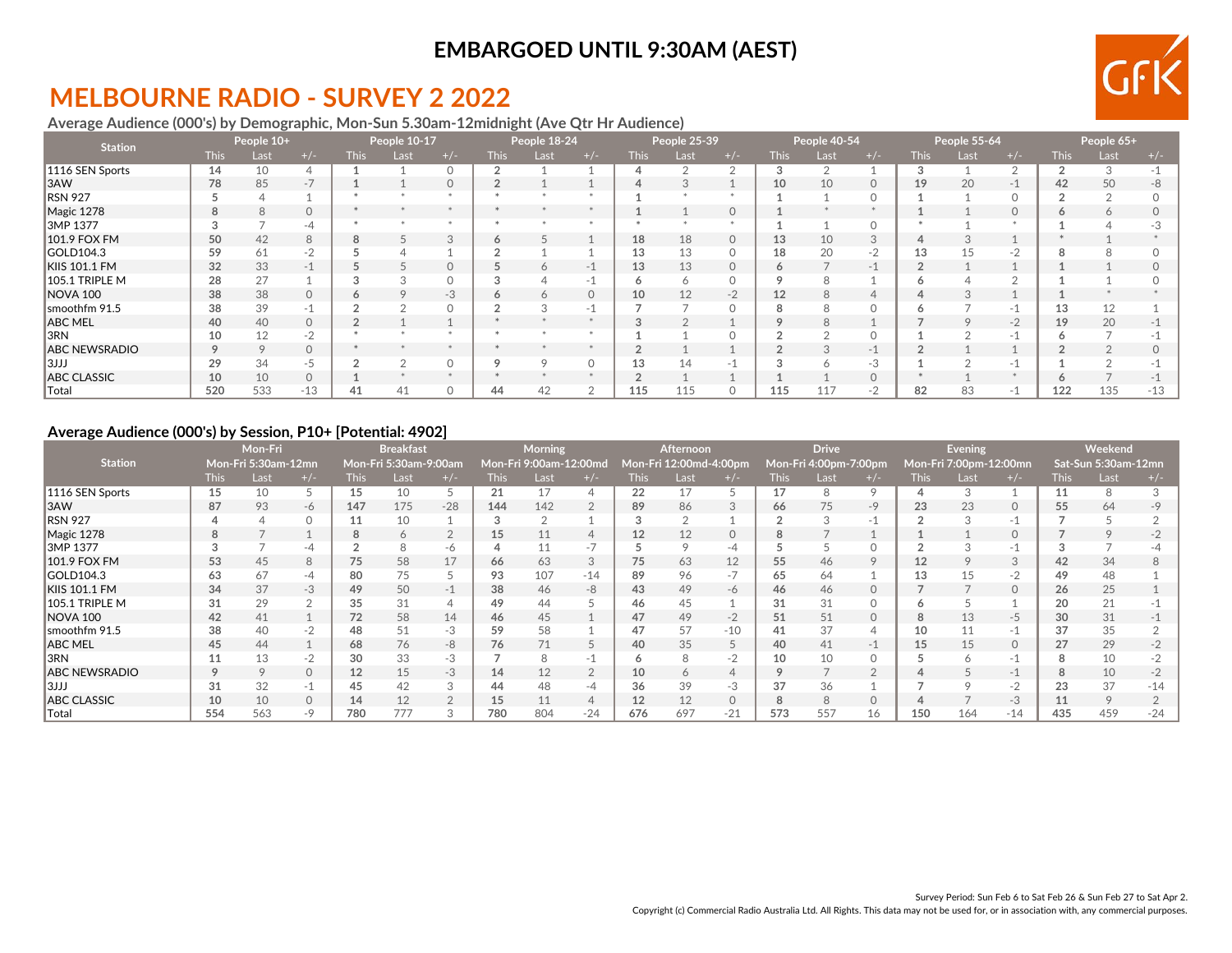

# **MELBOURNE RADIO - DAB+ STATIONS ONLY - SURVEY 2 2022**

### **Cumulative Audience (000's) by Demographic, Mon-Sun 5.30am-12midnight**

| <b>Station</b>              |             | People 10+     |                |                | People 10-17   |                |                | People 18-24   |                |                | People 25-39   |          |                | People 40-54   |                |                          | People 55-64   |                |                | People 65+     |          |
|-----------------------------|-------------|----------------|----------------|----------------|----------------|----------------|----------------|----------------|----------------|----------------|----------------|----------|----------------|----------------|----------------|--------------------------|----------------|----------------|----------------|----------------|----------|
|                             | <b>This</b> | Last           | $+/-$          | <b>This</b>    | Last           | $+/-$          | <b>This</b>    | Last           | $+/-$          | <b>This</b>    | Last           | $+/-$    | <b>This</b>    | Last           | $+/-$          | <b>This</b>              | Last           | $+/-$          | <b>This</b>    | Last           | $+/-$    |
| Australia Today DAB+        | 16          | 11             | 5              | 3              | $\overline{4}$ | $-1$           | 11             | 3              | 8              | $*$            |                | $*$      | $\overline{2}$ | $\overline{2}$ | $\circ$        | $\ast$                   | $\overline{2}$ | $*$            |                |                |          |
| <b>BUDDHA HITS</b>          | 28          | 19             | 9              | 5              | 3              | 2              | $\Delta$       |                | $-1$           | 8              | 3              | 5        | 6              | 3              | 3              | 3                        |                | $\overline{2}$ | $\overline{2}$ | 3              | $-1$     |
| Chemist Warehouse Remix     | 26          | 15             | 11             | 5              | 6              | $-1$           | $\Delta$       |                | $*$            | 3              | 5              | $-2$     | $\overline{2}$ |                |                | 8                        | $\overline{2}$ | 6              | $\overline{2}$ | $\overline{2}$ | $\Omega$ |
| Coles Radio                 | 82          | 85             | $-3$           | 13             | 14             | $-1$           | 20             | 16             | 4              | 20             | 21             | $-1$     | 17             | 22             | $-5$           | 8                        | 11             | -3             | 5              |                |          |
| <b>DANCE HITS</b>           | 67          | 71             | $-4$           | 11             | 18             | $-7$           | 12             | 16             | $-4$           | 30             | 25             | 5        | 11             | 9              | $\overline{2}$ | $\overline{2}$           | $\overline{2}$ | $\circ$        |                | $\mathbf{1}$   | $\Omega$ |
| <b>EASY 80s HITS</b>        | 41          | 46             | $-5$           | 13             | 12             | $\mathbf{1}$   | $\overline{2}$ | 6              | -4             | 7              | $\overline{4}$ | 3        | 9              | 13             | -4             | 9                        | $\overline{6}$ | 3              |                | 5              |          |
| Edge Digital                | 27          | 13             | 14             | $\overline{4}$ | 5              | $-1$           | 13             | $\Delta$       | 9              | $\overline{7}$ | $\overline{4}$ | 3        | $\star$        | $\ast$         | $\star$        |                          |                | $\ast$         | $\mathcal{D}$  |                |          |
| GOLD 80s                    | 96          | 71             | 25             | 18             | 17             |                | 13             | $\overline{2}$ | 11             | 20             | 14             | 6        | 22             | 23             | $-1$           | 18                       | 11             | $\overline{7}$ |                | $\overline{4}$ |          |
| KIIS 90s                    | 75          | 75             | $\Omega$       | 20             | 32             | $-12$          | 15             | 14             | $\mathbf{1}$   | 31             | 17             | 14       | 6              | 12             | $-6$           | 3                        | $\overline{2}$ | $\mathbf{1}$   |                |                |          |
| MMM 80s                     | 35          | 23             | 12             | $\overline{2}$ | 6              | $-4$           | 13             |                | $*$            | 3              | 3              | $\Omega$ | 3              |                | 2              | 15                       | 12             | 3              |                |                |          |
| MMM 90s                     | 51          | 34             | 17             | 5              | $\overline{7}$ | $-2$           | 13             | 3              | 10             |                | $\overline{4}$ |          | 21             | 16             | 5              | 8                        | 5              | 3              |                |                |          |
| <b>IMMM CLASSIC ROCK</b>    | 69          | 66             | 3              | 5              | 14             | $-9$           | 19             | 15             | $\overline{4}$ | $\overline{2}$ | 5              | $-3$     | 13             | 11             | $\overline{2}$ | 24                       | 18             | 6              | $\overline{ }$ | 3              |          |
| <b>MMM COUNTRY</b>          | 32          | 29             | 3              | $\overline{2}$ | $\Delta$       | $-2$           | 8              | $\Delta$       | 4              | 8              | 9              | $-1$     | $\overline{7}$ | 6              | $\mathbf{1}$   | 3                        | 3              | $\circ$        | 3              | 3              | $\Omega$ |
| MMM HARD N HEAVY            | 37          | 39             | $-2$           | 14             | 16             | $-2$           |                |                |                | $\overline{7}$ | 9              | $-2$     | 13             | 14             | $-1$           |                          |                |                |                |                |          |
| NOVA Noughties              | 65          | 60             | 5              | 8              | 9              | $-1$           |                | 6              | $\mathbf{1}$   | 33             | 28             | 5        | $\overline{7}$ | 13             | $-6$           | 5                        | $\overline{4}$ | $\mathbf{1}$   |                |                |          |
| <b>OLDSKOOL 90s HITS</b>    | 44          | 50             | -6             | 12             | 10             | 2              | $\overline{2}$ |                | $*$            | 15             | 16             | $-1$     | 11             | 18             | $-7$           |                          | 6              | $-2$           |                |                |          |
| RnB Fridays                 | 47          | 43             | $\overline{4}$ | 6              | 9              | $-3$           | 20             | 5              | 15             | 17             | 26             | $-9$     | $\overline{2}$ | 3              | $-1$           | $\overline{\phantom{a}}$ |                | $\ast$         |                |                |          |
| RSN Extra                   | 12          | $\overline{7}$ | 5              | 3              | 6              | $-3$           | $\overline{7}$ |                | $\ast$         | $\ast$         | $*$            | $\infty$ | $\star$        | $\infty$       | $\ast$         | $\overline{a}$           | $\overline{2}$ | $\circ$        |                |                |          |
| Rythmos                     | 10          | 6              | $\overline{4}$ | $\overline{2}$ |                | $-2$           | $\overline{2}$ |                | $*$            | $\overline{2}$ | $*$            |          | $\Delta$       | $\ast$         |                |                          |                | $\ast$         |                | $\overline{2}$ |          |
| <b>SEN Fanatic</b>          | 8           | 13             | $-5$           |                | $\overline{2}$ | $\ast$         |                |                |                |                | 3              | $\ast$   | $\star$        |                | $\ast$         |                          | $\Omega$       | $-1$           |                |                |          |
| SEN Sydney DAB+             | 13          | 6              | $\overline{7}$ | $\mathbf{1}$   | $\overline{2}$ | $-1$           | $\overline{7}$ |                | $\ast$         | 3              | $\overline{4}$ | $-1$     | $\ast$         | $\ast$         | $\ast$         |                          |                | $\ast$         |                |                |          |
| <b>SEN Track Digital</b>    | 15          | 14             |                | 3              | 5              | $-2$           | $\overline{2}$ | $\overline{2}$ | $\circ$        |                | $\overline{7}$ | $-3$     | $\overline{4}$ | $\ast$         | $\ast$         | $\overline{2}$           |                | $*$            |                | $\pm$          |          |
| smooth relax                | 76          | 71             | 5              | 19             | 17             | $\overline{2}$ | 10             | 3              | $\overline{7}$ | 8              | 12             | $-4$     | 11             | 18             | $-7$           | 12                       | 10             | $\overline{2}$ | 16             | 12             |          |
| <b>SOUNDCLOUD RADIO</b>     | 20          | 37             | $-17$          | 8              | 8              | $\circ$        | $\ast$         | 8              | $*$            | 12             | 16             | $-4$     | $\ast$         |                | $\ast$         | $\ast$                   | $\overline{2}$ | $\ast$         | $\mathbf{r}$   | $\pm$          |          |
| <b>TikTok Trending</b>      | 88          | 70             | 18             | 23             | 26             | $-3$           | 28             | 18             | 10             | 34             | 20             | 14       | $\mathbf{1}$   | 7              | $-6$           |                          |                | $*$            | $\mathbf{1}$   | $*$            |          |
| triple j Unearthed          | 71          | 67             | 4              | 11             | 21             | $-10$          | 26             | 21             | 5              | 20             | 11             | 9        | 9              | 12             | -3             | 3                        | $\overline{2}$ | 1              | $\overline{2}$ |                |          |
| <b>ABC Country</b>          | 39          | 48             | $-9$           | 6              | 9              | $-3$           | 11             | $\overline{4}$ | $\overline{7}$ | 6              | 9              | $-3$     | $\overline{4}$ | $\overline{4}$ | $\circ$        | Δ                        | $\overline{4}$ | $\circ$        | 9              | 18             | $-9$     |
| ABC Jazz                    | 71          | 68             | 3              | 13             | 11             | $\overline{2}$ | 11             | 8              | 3              | 18             | 15             | 3        | 13             | 18             | $-5$           | 3                        |                | $-2$           | 13             | 12             |          |
| <b>ABC KIDS LISTEN</b>      | 31          | 34             | $-3$           | 10             | 12             | $-2$           | $\overline{2}$ |                | $*$            | 13             | 16             | $-3$     | 5              | $\overline{4}$ | $\mathbf{1}$   |                          |                | $*$            |                | $\ast$         |          |
| ABC Sport                   | 54          | 62             | -8             | 15             | 11             | $\overline{4}$ | $\overline{2}$ | 6              | -4             | 21             | 23             | $-2$     | 6              | $\overline{7}$ | $-1$           | 3                        | 6              | -3             |                | 9              | -3       |
| Double J                    | 64          | 76             | $-12$          | 14             | 13             |                | 16             |                | 9              | 9              | 25             | $-16$    | 21             | 27             | $-6$           | 5                        | $\overline{4}$ |                |                | $*$            |          |
| Total Digital/Internet Only | 852         | 877            | $-25$          | 139            | 138            |                | 98             | 106            | -8             | 253            | 252            | -1       | 171            | 210            | $-39$          | 100                      | 88             | 12             | 92             | 83             | $\Omega$ |